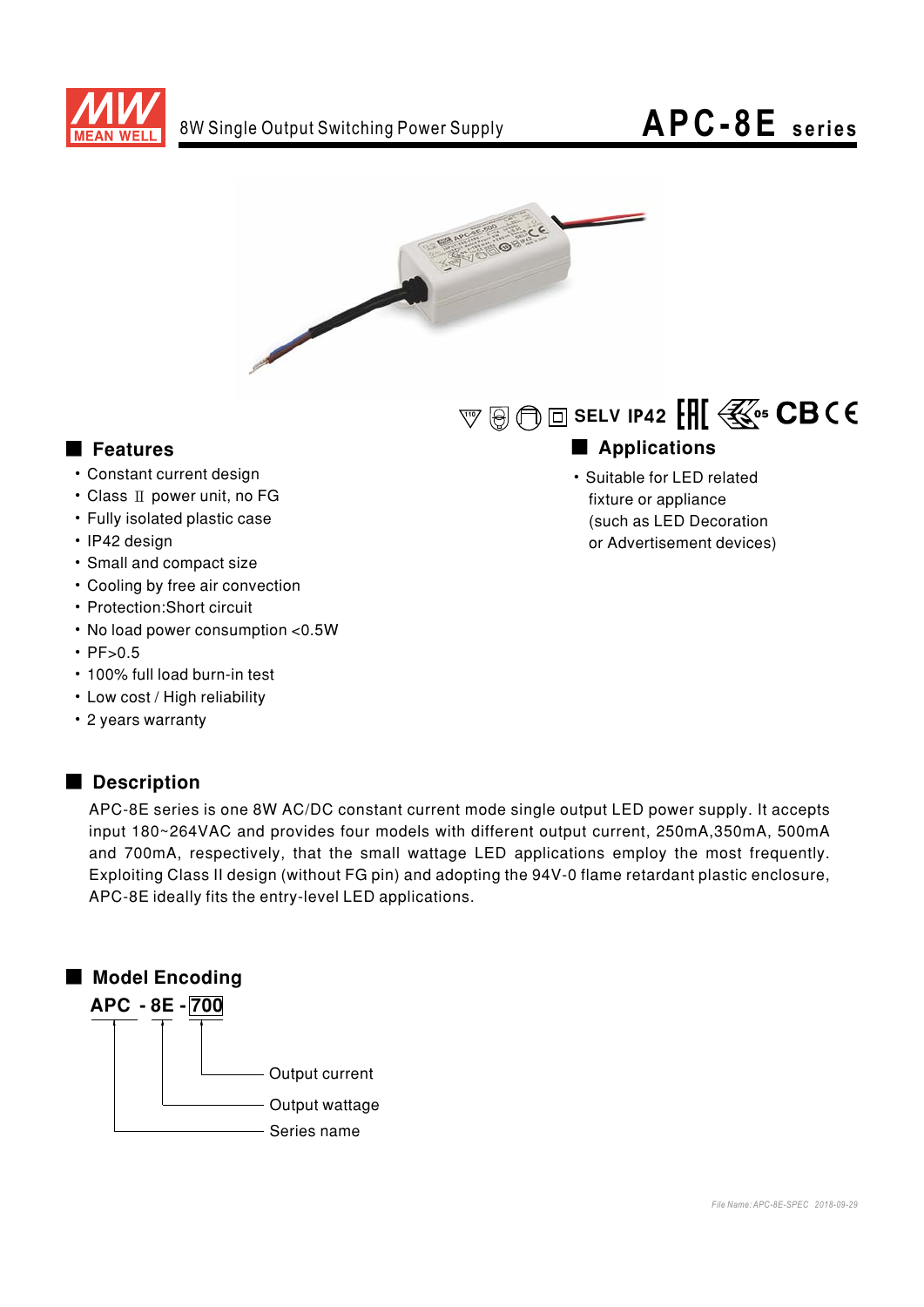

#### **SPECIFICATION**

| <b>MODEL</b>                      |                                                                                                                                                                                                                                                                                                                                                                                                                                                                                                                                                                                                                                                                                                                                                                                                                                                                                                                                                                                                                                                                                                                           | APC-8E-250                                                                                                                 | APC-8E-350         | APC-8E-500      | APC-8E-700 |
|-----------------------------------|---------------------------------------------------------------------------------------------------------------------------------------------------------------------------------------------------------------------------------------------------------------------------------------------------------------------------------------------------------------------------------------------------------------------------------------------------------------------------------------------------------------------------------------------------------------------------------------------------------------------------------------------------------------------------------------------------------------------------------------------------------------------------------------------------------------------------------------------------------------------------------------------------------------------------------------------------------------------------------------------------------------------------------------------------------------------------------------------------------------------------|----------------------------------------------------------------------------------------------------------------------------|--------------------|-----------------|------------|
| <b>OUTPUT</b>                     | <b>RATED CURRENT</b>                                                                                                                                                                                                                                                                                                                                                                                                                                                                                                                                                                                                                                                                                                                                                                                                                                                                                                                                                                                                                                                                                                      | 250mA                                                                                                                      | 350 <sub>m</sub> A | 500mA           | 700mA      |
|                                   | <b>OPERATING VOLTAGE RANGE Note.4</b>                                                                                                                                                                                                                                                                                                                                                                                                                                                                                                                                                                                                                                                                                                                                                                                                                                                                                                                                                                                                                                                                                     | $16 - 32V$                                                                                                                 | $11 - 23V$         | $8 - 16V$       | $6 - 11V$  |
|                                   | <b>RATED POWER</b>                                                                                                                                                                                                                                                                                                                                                                                                                                                                                                                                                                                                                                                                                                                                                                                                                                                                                                                                                                                                                                                                                                        | 8W                                                                                                                         | 8.05W              | 8W              | 7.7W       |
|                                   | RIPPLE & NOISE (max.) Note.2                                                                                                                                                                                                                                                                                                                                                                                                                                                                                                                                                                                                                                                                                                                                                                                                                                                                                                                                                                                                                                                                                              | 350mVp-p                                                                                                                   | 300mVp-p           | 300mVp-p        | 250mVp-p   |
|                                   | NO LOAD OUTPUT VOLTAGE(max.) 38V                                                                                                                                                                                                                                                                                                                                                                                                                                                                                                                                                                                                                                                                                                                                                                                                                                                                                                                                                                                                                                                                                          |                                                                                                                            | <b>29V</b>         | 24 <sub>V</sub> | 17V        |
|                                   | <b>CURRENT ACCURACY</b>                                                                                                                                                                                                                                                                                                                                                                                                                                                                                                                                                                                                                                                                                                                                                                                                                                                                                                                                                                                                                                                                                                   | ±8.0%                                                                                                                      |                    |                 |            |
|                                   | <b>SETUP, RISE TIME</b>                                                                                                                                                                                                                                                                                                                                                                                                                                                                                                                                                                                                                                                                                                                                                                                                                                                                                                                                                                                                                                                                                                   | 500ms, 180ms / 230VAC                                                                                                      |                    |                 |            |
|                                   | <b>HOLD UP TIME (Typ.)</b>                                                                                                                                                                                                                                                                                                                                                                                                                                                                                                                                                                                                                                                                                                                                                                                                                                                                                                                                                                                                                                                                                                | 20ms/230VAC at full load                                                                                                   |                    |                 |            |
|                                   | <b>VOLTAGE RANGE Note.3</b>                                                                                                                                                                                                                                                                                                                                                                                                                                                                                                                                                                                                                                                                                                                                                                                                                                                                                                                                                                                                                                                                                               | $180 - 264$ VAC<br>$254 \sim 370$ VDC (Note.5)                                                                             |                    |                 |            |
| <b>INPUT</b>                      | <b>FREQUENCY RANGE</b>                                                                                                                                                                                                                                                                                                                                                                                                                                                                                                                                                                                                                                                                                                                                                                                                                                                                                                                                                                                                                                                                                                    | $47 - 63$ Hz                                                                                                               |                    |                 |            |
|                                   | <b>POWER FACTOR (Typ.)</b>                                                                                                                                                                                                                                                                                                                                                                                                                                                                                                                                                                                                                                                                                                                                                                                                                                                                                                                                                                                                                                                                                                | PF>0.5/230VAC at full load                                                                                                 |                    |                 |            |
|                                   | EFFICIENCY(Typ.)                                                                                                                                                                                                                                                                                                                                                                                                                                                                                                                                                                                                                                                                                                                                                                                                                                                                                                                                                                                                                                                                                                          | 81.5%                                                                                                                      | 80.5%              | 79%             | 77.5%      |
|                                   | <b>AC CURRENT</b>                                                                                                                                                                                                                                                                                                                                                                                                                                                                                                                                                                                                                                                                                                                                                                                                                                                                                                                                                                                                                                                                                                         | 0.15A/230VAC                                                                                                               |                    |                 |            |
|                                   | <b>INRUSH CURRENT(Typ.)</b>                                                                                                                                                                                                                                                                                                                                                                                                                                                                                                                                                                                                                                                                                                                                                                                                                                                                                                                                                                                                                                                                                               | COLD START 70A(twidth=120µs measured at 50% Ipeak) at 230VAC                                                               |                    |                 |            |
|                                   | <b>LEAKAGE CURRENT</b>                                                                                                                                                                                                                                                                                                                                                                                                                                                                                                                                                                                                                                                                                                                                                                                                                                                                                                                                                                                                                                                                                                    | 0.25mA / 240VAC                                                                                                            |                    |                 |            |
| <b>PROTECTION</b>                 | <b>SHORT CIRCUIT</b>                                                                                                                                                                                                                                                                                                                                                                                                                                                                                                                                                                                                                                                                                                                                                                                                                                                                                                                                                                                                                                                                                                      | Hiccup mode, recovers automatically after fault condition is removed.                                                      |                    |                 |            |
| <b>ENVIRONMENT</b>                | <b>WORKING TEMP.</b>                                                                                                                                                                                                                                                                                                                                                                                                                                                                                                                                                                                                                                                                                                                                                                                                                                                                                                                                                                                                                                                                                                      | -30 ~ $70^{\circ}$ (Refer to "Derating Curve")                                                                             |                    |                 |            |
|                                   | <b>WORKING HUMIDITY</b>                                                                                                                                                                                                                                                                                                                                                                                                                                                                                                                                                                                                                                                                                                                                                                                                                                                                                                                                                                                                                                                                                                   | 20 ~ 90% RH non-condensing                                                                                                 |                    |                 |            |
|                                   | <b>STORAGE TEMP., HUMIDITY</b>                                                                                                                                                                                                                                                                                                                                                                                                                                                                                                                                                                                                                                                                                                                                                                                                                                                                                                                                                                                                                                                                                            | $-40 \sim +80^{\circ}$ C, 10 ~ 95% RH                                                                                      |                    |                 |            |
|                                   | <b>TEMP, COEFFICIENT</b>                                                                                                                                                                                                                                                                                                                                                                                                                                                                                                                                                                                                                                                                                                                                                                                                                                                                                                                                                                                                                                                                                                  | $\pm 0.2\%$ /°C (0~45°C)                                                                                                   |                    |                 |            |
|                                   | <b>VIBRATION</b>                                                                                                                                                                                                                                                                                                                                                                                                                                                                                                                                                                                                                                                                                                                                                                                                                                                                                                                                                                                                                                                                                                          | 10 ~ 500Hz, 2G 10min./1cycle, period for 60min. each along X, Y, Z axes                                                    |                    |                 |            |
| <b>SAFETY &amp;</b><br><b>EMC</b> | <b>SAFETY STANDARDS</b>                                                                                                                                                                                                                                                                                                                                                                                                                                                                                                                                                                                                                                                                                                                                                                                                                                                                                                                                                                                                                                                                                                   | ENEC EN61347-1, EN61347-2-13, EN62384, EAC TP TC 004 approved;<br>design refer to UL8750, CSA C22.2 No.250.0-08; EN60950-1 |                    |                 |            |
|                                   | <b>WITHSTAND VOLTAGE</b>                                                                                                                                                                                                                                                                                                                                                                                                                                                                                                                                                                                                                                                                                                                                                                                                                                                                                                                                                                                                                                                                                                  | I/P-O/P:3.75KVAC                                                                                                           |                    |                 |            |
|                                   | <b>ISOLATION RESISTANCE</b>                                                                                                                                                                                                                                                                                                                                                                                                                                                                                                                                                                                                                                                                                                                                                                                                                                                                                                                                                                                                                                                                                               | I/P-O/P:>100M Ohms / 500VDC / 25℃/ 70% RH                                                                                  |                    |                 |            |
|                                   | <b>EMC EMISSION</b>                                                                                                                                                                                                                                                                                                                                                                                                                                                                                                                                                                                                                                                                                                                                                                                                                                                                                                                                                                                                                                                                                                       | Compliance to EN55015, EN61000-3-2 Class A, EN61000-3-3, EAC TP TC 020                                                     |                    |                 |            |
|                                   | <b>EMC IMMUNITY</b>                                                                                                                                                                                                                                                                                                                                                                                                                                                                                                                                                                                                                                                                                                                                                                                                                                                                                                                                                                                                                                                                                                       | Compliance to EN61547, EN61000-4-2, 3, 4, 5, 6, 8, 11; light industry level(surge 2KV), criteria A, EAC TP TC 020          |                    |                 |            |
| <b>OTHERS</b>                     | <b>MTBF</b>                                                                                                                                                                                                                                                                                                                                                                                                                                                                                                                                                                                                                                                                                                                                                                                                                                                                                                                                                                                                                                                                                                               | 2275.8K hrs min.<br>MIL-HDBK-217F $(25^{\circ}\text{C})$                                                                   |                    |                 |            |
|                                   | <b>DIMENSION</b>                                                                                                                                                                                                                                                                                                                                                                                                                                                                                                                                                                                                                                                                                                                                                                                                                                                                                                                                                                                                                                                                                                          | 60*30*23.5(L*W*H)                                                                                                          |                    |                 |            |
|                                   | <b>PACKING</b>                                                                                                                                                                                                                                                                                                                                                                                                                                                                                                                                                                                                                                                                                                                                                                                                                                                                                                                                                                                                                                                                                                            | 0.05Kg; 144pcs/7.6Kg/0.75CUFT                                                                                              |                    |                 |            |
| <b>NOTE</b>                       | 1. All parameters NOT specially mentioned are measured at 230VAC input, rated load and 25°C of ambient temperature.<br>2. Ripple & noise are measured at 20MHz of bandwidth by using a 12" twisted pair-wire terminated with a 0.1uf & 47uf parallel capacitor.<br>3. Derating may be needed under low input voltage, please check the static characteristic for more details.<br>4. Constant current operation region is within 50% ~100% rated output voltage. This is the suitable operation region for LED related applications, but please<br>reconfirm special electrical requirements for some specific system design.<br>5. When applying DC voltage for input, please connect the brown input wire to the positive side whereas blue input wire to the negative side.<br>6. The ambient temperature derating of 3.5°C/1000m with fanless models and of 5°C/1000m with fan models for operating altitude higher than 2000m(6500ft).<br>7. For any application note and IP water proof function installation caution, please refer our user manual before using.<br>https://www.meanwell.com/Upload/PDF/LED EN.pdf |                                                                                                                            |                    |                 |            |